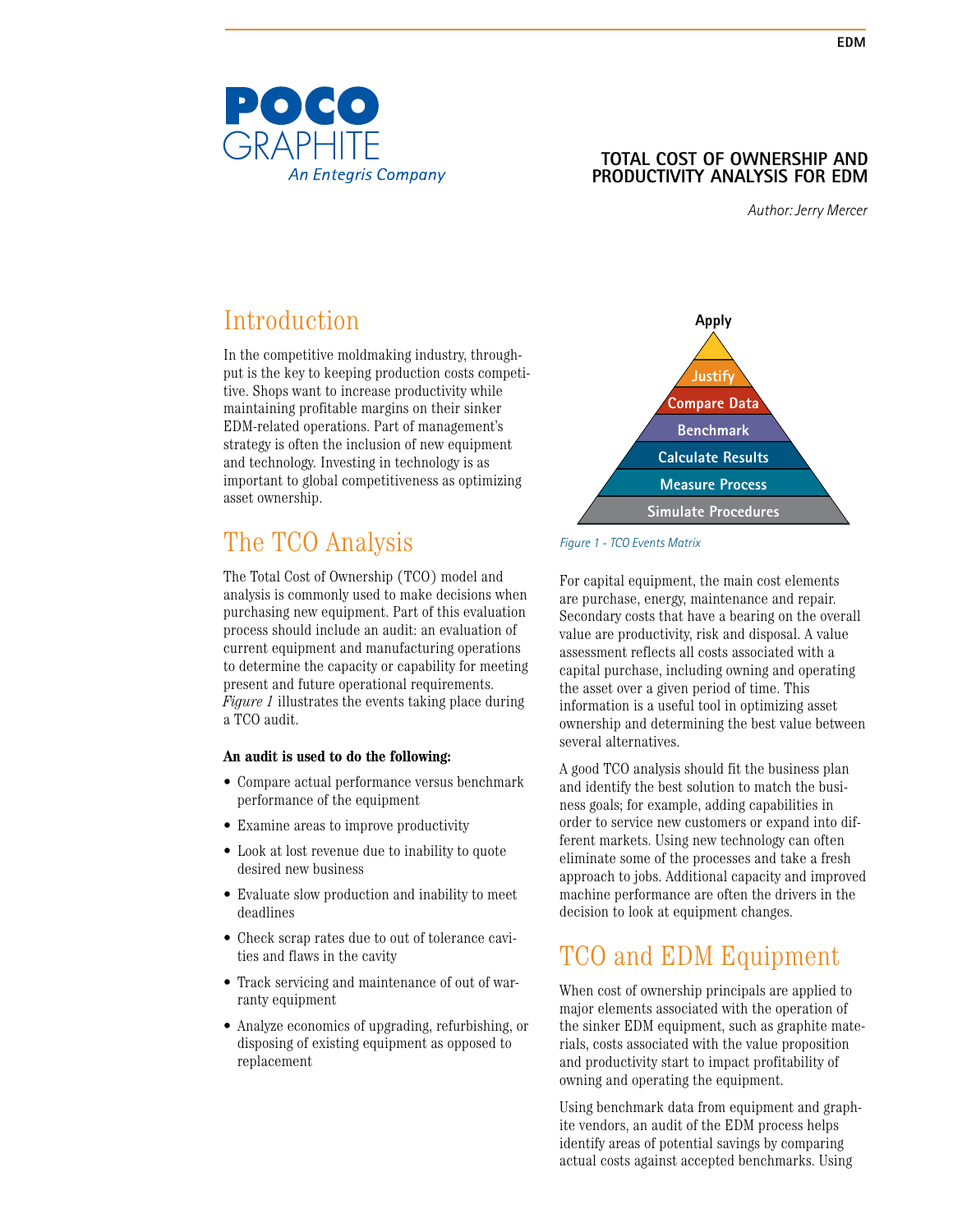the TCO model to audit the process may show that additional capacity can be gained from the existing equipment and the EDM machining hours can be reduced, thus increasing productivity. Once opportunities for improvements are identified, the TCO process is then used to identify the alternative with the lowest total cost, or best value, based on the needs of the company as identified in their business plan.

### Electrode Material

The audit also shows that one of the most critical elements of operating EDM equipment is the electrode material because the material's performance affects the productivity of each job and the capacity of the shop. Each equipment manufacturer publishes charts that show typical metal removal rates and percent electrode wear for specific machine settings, work metal and electrode materials when EDMing under optimum conditions. One can use the same parameters and measure the actual metal removal rate and percent electrode wear to compare how close the machine is performing to the benchmark. If the operation cannot achieve the benchmark numbers then the shop may have slower production cycles than other competitive shops. Using this benchmark data combined with actual machine performance will indicate if the current capacity of the machine has been reached. If the current machine is not reaching the benchmarked production stated by the manufacturer, there are often productivity gains to be made by changing to a high-performance electrode material. These benchmark settings could be related to speed, wear or finish, depending on the requirements of the work performed in the shop.

Once the reason for the new equipment is identified, the audit may show that there is extra capacity to be gained and productivity issues that need to be explored without adding new equipment. This is particularly true if the graphite electrode material is the root cause of productivity issues. Productivity can reduce in a number of ways if the best graphite material for the job is not used: unstable cutting extends the time the job will remain in the tank, material is unable to produce the desired surface finish efficiently and scrapping parts due to out of spec tolerances or surface pitting. Purchasing new equipment may improve these problems, but using the best graphite for the job is the best solution.

The characteristics of the electrode material also affect other shop operations or cost centers, such as electrode fabrication and mold polishing cells.

Additional electrodes or redressing of electrodes due to high electrode wear also shortens the tool life and increases job costs. The material's inability to produce the desired surface finish can increase the amount of polishing necessary to finish a cavity, which also increases job cost.

Using high-performance electrode materials increases profitability while decreasing electrode fabrication time, EDM machining time and polishing time. Shops that only look at the cost per cubic inch of graphite, rather than the total production costs associated with the job, may actually be losing money because they are not purchasing the best material for the job. Even if there are no problems with capacity, an inefficient machine is still consuming electricity, reducing the dielectric fluid and filter life in addition to the added labor costs.

#### TCO and Electrode Material Selection

When TCO principals are applied to major elements associated with the operation of the sinker EDM equipment, such as graphite electrode materials, the value proposition and productivity of these elements start to impact profitability of owning and operating the equipment.

Productivity can be reduced in a number of ways if the electrode material used in the EDM application is not optimized to the application. This reduction in productivity includes unstable cutting speed that extends the time of the EDM burn, the inability to produce desired surface finishes efficiently and increased potential of scrapping a part due to out of spec tolerances and pitting in the cavity. The characteristics of the electrode material also affect other shop operations or cost centers, such as the electrode fabrication or mold polishing areas. With increased electrode wear, additional electrodes or excessive electrode redressing may be required that extends production times and increases costs, not to mention added requirements for cutting tools.

The performance of the electrode is largely influenced by the grade of graphite selected. Selecting a graphite material without considering the properties of the individual grade can result in poor EDM performance. Choosing optimal electrode materials often result in faster metal removal rates, less electrode wear, improved surface finishes, increased cut stability and reduced potential for pitting and EDM arcing.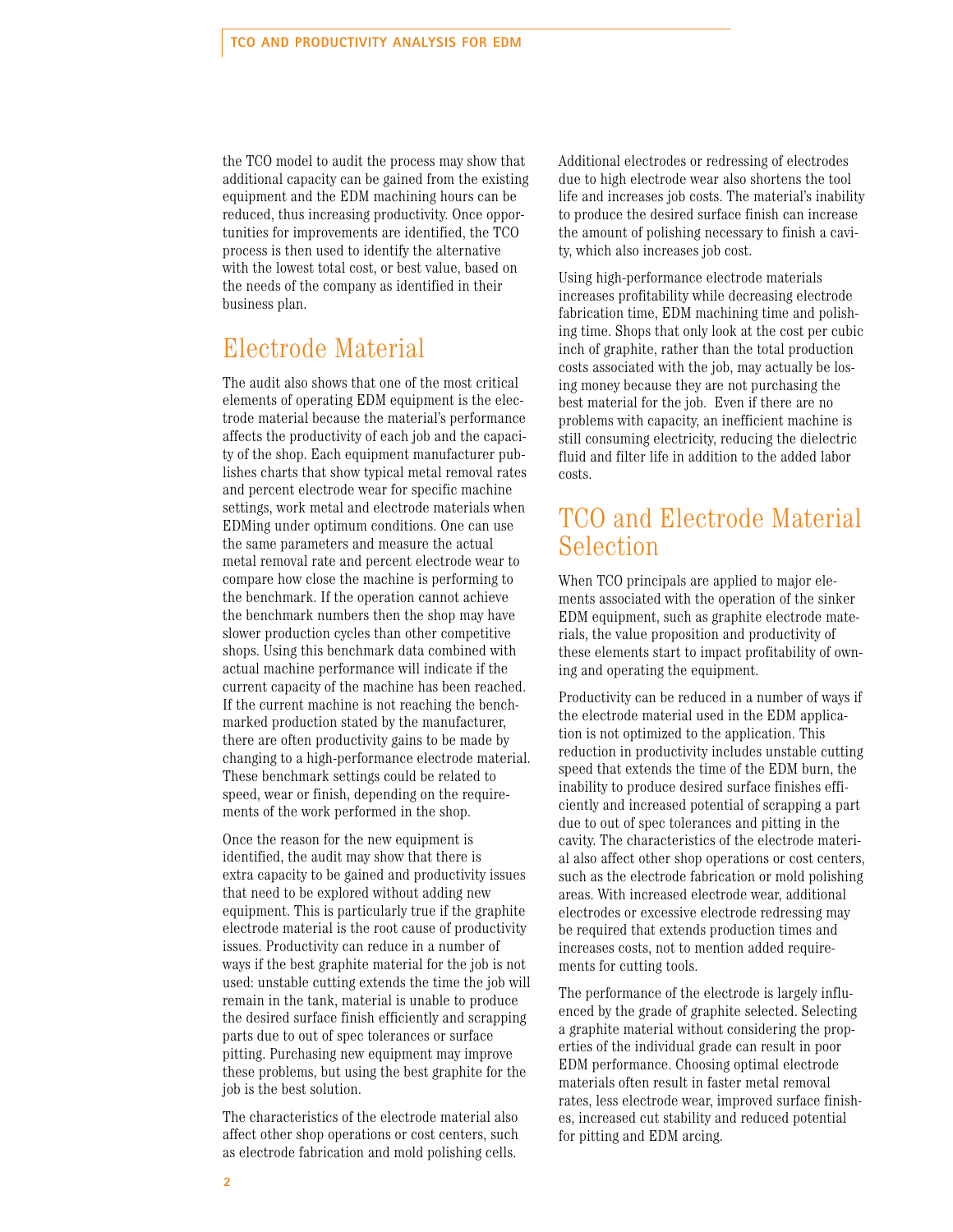The ability to achieve maximized efficiencies in an EDM application is facilitated by the microstructure of the electrode material in use. Consistency in the material structure is paramount to minimize efficiency losses due to difficulties in the EDM cut. Materials with an inconsistent structure will have varying uniformity in regard to particle size and porosity. This causes the adaptive control technology of the EDM machine to continually adjust itself to overcome issues with flushing and keeping the gap clear of contamination. Each correction of the adaptive control results in reduced efficiencies of the EDM process. Excessive correction is generally an indicator of instability in the burn and is often rectified with consistent materials. This lessens the requirements of the EDM sinker to continually alter the program in order to stabilize the burn and allows the sinker to perform at much higher efficiencies.

Just like equipment manufacturers, graphite manufacturers can supply models and benchmarking data to aid in the TCO analysis. Using this benchmark, an electrode material should be selected on the ability to operate at optimum efficiency rates while achieving a specific surface finish, reproduce critical detail in the cavity or attain sufficient metal removal rates. This information can be used as a benchmark when comparing various grades of graphite.

Another tool to use when comparing electrode materials is a photomicrograph of the microstructure of the graphite. Because the sinker EDM process is designed to produce a mirror image of the electrode shape in the work metal, the quality of the graphite is an important part of the process. Materials that have uniform structure and small grain typically run more stable and often are capable of providing a fine finish with fewer electrodes. However, electrode materials with large grain particles and non-uniform structures are often unable to produce fine finishes and will require polishing.

#### TCO Performance Model

The (TCO) model allows a quick and simple overview to fully ascertain the effect of the electrode material on the efficiency and profitability of various aspects in the EDM process.

The TCO model can be used in two ways. The first would be as an estimation model. This method allows the input of data derived from several resources available that indicate an estimation of EDM performances at varying machine parameters. One point to keep in mind with this method is that the grade of electrode material used for the testing to gather this data may or may not be the same material currently in use on the shop floor. In this regard, the output of the data could be skewed and therefore may not reflect the most accurate estimation.

The second and most exact approach to the accuracy of the TCO model would be to record the performance of a controlled test or an actual EDM application. This bypasses any estimation of performance and assesses the true data input on the performance actually experienced. *Figure 2* illustrates the TCO model of an actual EDM application where a company using one type of electrode material evaluated a material considered to be more applicable. Initially, resistance was met in this move as the recommended material was found to be at a considerably higher cost. After much deliberation, the decision was made to record the performance variances of these two materials in order to determine future profitability of this application. As can be seen in this instance, the use of the more applicable material actually reduced the total operational costs and ultimately resulted in a cost savings even though the cost of the proposed electrode material was higher than the material currently being used.

| Prepared for                                       | <b>TCO Example</b>      | $\blacktriangledown$<br>Measurement Cubic Inch    |
|----------------------------------------------------|-------------------------|---------------------------------------------------|
| Product 1                                          |                         | Product 2                                         |
| <b>Current Material</b>                            |                         | <b>Proposed Material</b>                          |
| Material Cost S / inch?                            | 1.8                     | Material Cost \$ / inch <sup>3</sup><br>2.9       |
|                                                    | <b>Minutes</b><br>Hours | <b>Hours</b><br>Minutes                           |
| <b>EDM Time</b>                                    | 22                      | <b>EDM Time</b><br>04<br>1                        |
| <b>Milling Time</b>                                | 32<br>$\Omega$          | $\Omega$<br>32<br><b>Milling Time</b>             |
| Material Purchase (S)                              | 15,000                  | 100<br><b>Usage Factor %</b>                      |
|                                                    |                         | <b>Estimated Material Purchase</b><br>\$24,166,67 |
|                                                    |                         |                                                   |
|                                                    |                         | Material Cost Difference<br>\$9,166.67            |
|                                                    | EDW                     | <b>Milling</b>                                    |
| <b>Machines</b>                                    | 1                       | 1                                                 |
| <b>Daily Operating Hours</b>                       | 5                       | 6                                                 |
| Charge per Hour (5)                                | 60                      | $\Omega$                                          |
| Days Worked Per Week                               | 5                       | 3                                                 |
| Weeks Worked per Year                              | 48                      | 48                                                |
| <b>Productivity Increase</b>                       | 28.13%                  | 0.0%                                              |
| <b>Savings Per Day</b>                             | \$84.39                 | \$0.0                                             |
| <b>Savings Per Week</b><br><b>Savings Per Year</b> | \$421.95<br>\$20,253,60 | \$0.0<br>\$0.0                                    |

*Figure 2 - Cost of Ownership model was developed using data of actual EDM performance using different electrode materials.*

It is important to use actual conditions rather than an estimate based on short test cuts. Although test cuts are fine for benchmarking or estimating performance, they don't reveal the true cost of the graphite in EDM machining time and price of the material when wear and number of electrodes are considered. Comparing two grades of graphite